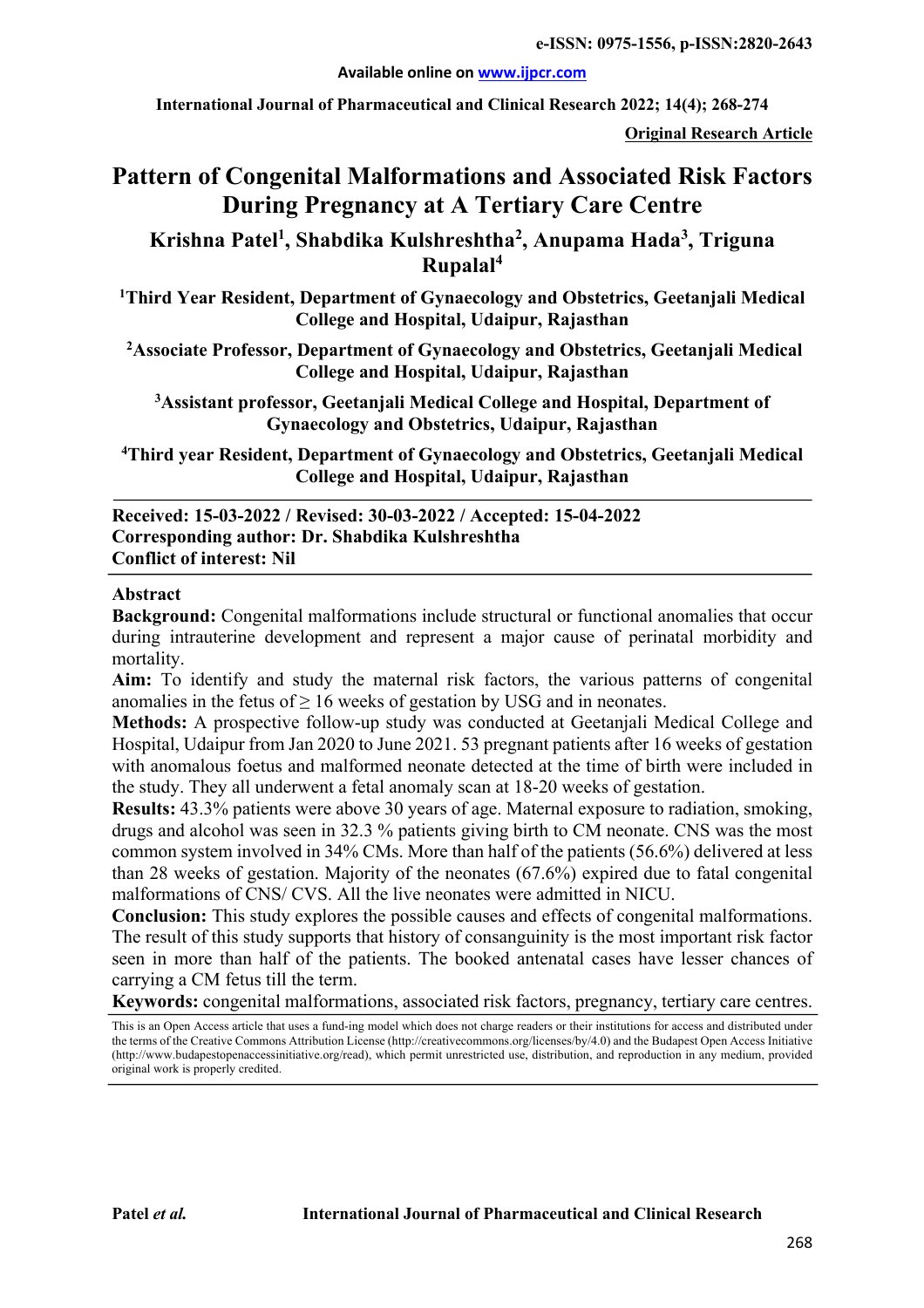## **Introduction**

According to the World Health Organization (WHO), congenital anomalies, congenital disorders or congenital malformations (CMs) can be defined as structural or functional anomalies (e.g. metabolic disorders) that occur during intrauterine life which are identified prenatally, at birth or postnatally. CM may be minor or major. The minor malformation is a structural abnormality present at birth with minimal clinical effect but may have a cosmetic effect, for example preauricular tag. Major malformations have a significant effect on function or on social acceptability, for example, ventricular septal defect and cleft lip[1]. About 20– 30% of infant deaths and 30–50% postneonatal deaths are attributed to CMs. The first trimester, especially between the 3rd and 8th weeks of gestation, is the crucial period for morphogenesis of organs. Any insult during this period such as teratogenic drugs, alcohol abuse, radiation exposure, certain infections, micro-nutrient insufficiency can cause congenital abnormality. Ultrasound is the best possible non invasive technique available to detect any CM in pregnant women which will help to identify to pregnancy termination or provide an opportunity for fetal therapy or better neonatal care. This is the period where preventive intervention strategy will reduce the incidence of developing CMs[2].

## **Causes and risk factors include:**

- Genetic factors
- Socioeconomic and demographic factors
- Environmental factors
- **Infections**
- Maternal nutritional status

According to the March of Dimes global reports on birth defects, worldwide at least 7.9 million people are born with a birth defect every year, and of those, at least 3.3 million babies die every year before the age of 5 years[3]. CMs continue to haunt every

obstetrician. Therefore, this study explores the possible causes and effects of congenital malformations. Being a developing country, analysing the demographic factors, socio-economic factors, genetic factors and feto maternal outcome in congenitally malformed neonates should be conducted to reduce the neonatal morbidity and mortality. Some congenital anomalies are preventable through vaccination, adequate intake of folic acid and fortification of staple foods by iodine, food supplementation, and adequate antenatal care[4].

## **Material and Method**

After obtaining approval from Institutional Research Ethical board and patient's written informed consent, this study was conducted at Geetanjali Medical College and Hospital Udaipur from Jan 2020 to June 2021. 53 pregnant patients after 16 weeks of gestation with anomalous foetus and malformed neonate detected at the time of birth were included in the study. They all underwent a fetal anomaly scan at 18-20 weeks of gestation. All the live, still birth, intra uterine dead foetus were included in this study. Fetal outcome was assessed by obstetrician and paediatrician for details of malformations. A detailed, structured performa including following details like maternal age, parity, consanguinity, abortions, siblings with malformations, nutrition, smoking, alcoholism, family history of congenital malformations, conception after artificial reproductive techniques, maternal diabetes, infections, fever, history of teratogenic drugs intake were recorded and analysed. All the data collected was statistically analysed and distribution percentage was calculated.

## **Results**

Out of 53 patients 46 (85%) were above 25 years of age. More than half (approximately 31) i.e. 58%, had history of consanguineous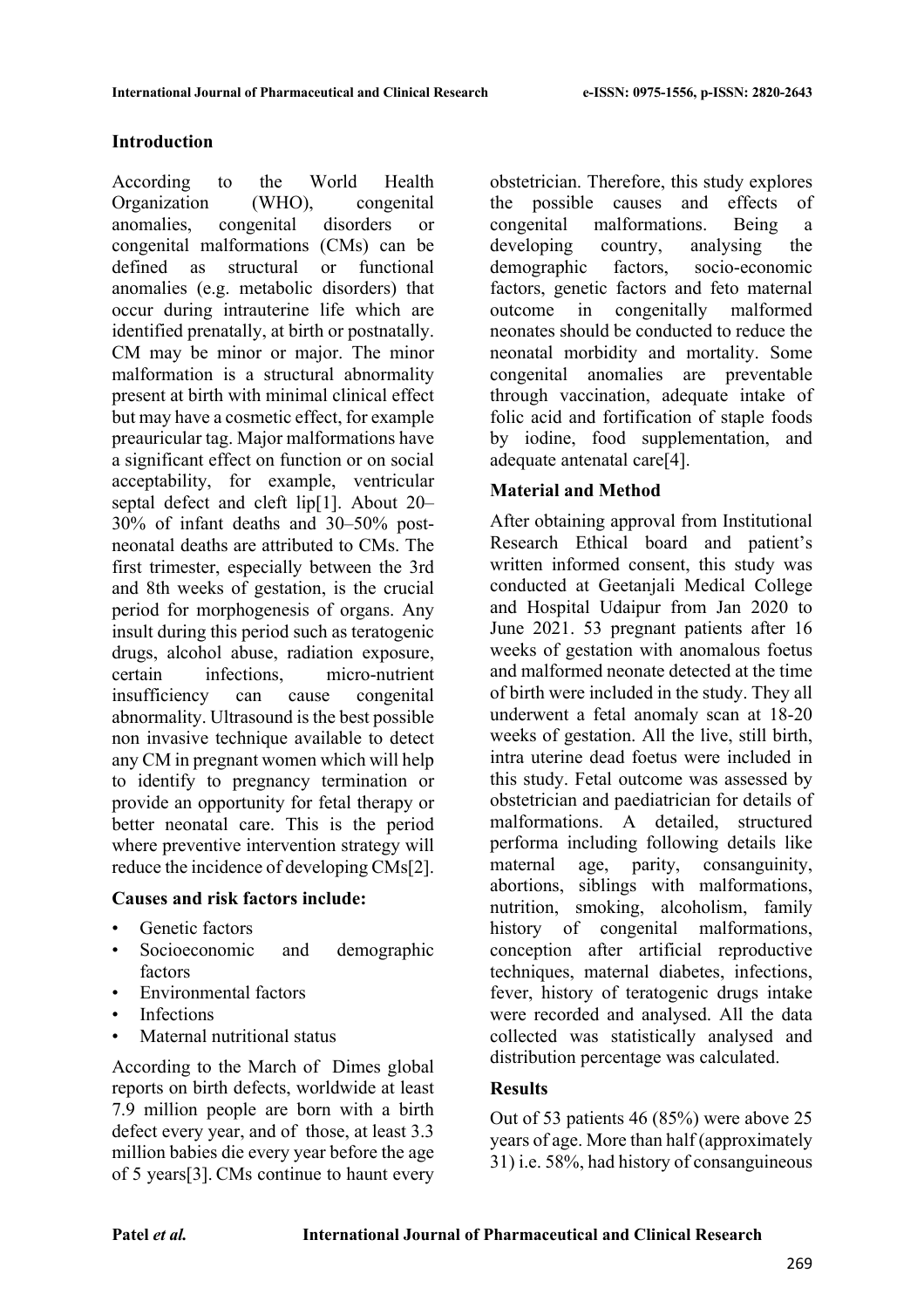marriage. 11 (20.8%) had personal history of drug use and 3 (5.7%) each, had personal history of smoking and alcohol. 7 (13.2%) had previous history of congenital malformations, most of them 45 (84%) consumed folic acid tablets only.Among them  $7(13%)$  had history of infections & history of fever in firsts trimester. 18% of them received infertility treatment, 8 (15%) had uterine anomaly & 10 (18%) had a history of IUD/abortion. 18 (34%) had CNS involvement, 11 (20.8%) had CVS system involvement, 10 (18.9%) had GIT involvement, 5 (9.3%) had involvement of urogenital system  $\&$  in 1 (1.9%) respiratory system was involved.

All the surviving neonates (17) required NICU admission, while 7 (41%) were operated and 36 (67.9%) expired. 34 (64.1%) were male and 19 (35.9) were female. 41 (77.4 %) neonates were low birth weight (with less than 2.5kg), while remaining 12 (22.6%) weighed more than 2.5 kg. Among them 30 neonates (56.60%) delivered at less than 28 weeks of gestation (WOG), 5 neonates (9.43%) delivered in between 28 to 32 weeks while 18 neonates (33.96%) delivered in between 32 to 37 weeks.

| <b>Personal history</b> | <b>Number of patients</b> | Percentage $(\% )$ |
|-------------------------|---------------------------|--------------------|
| Radiation               |                           | 0.0                |
| Smoking                 |                           | 5.7                |
| Alcohol                 |                           | 5.7                |
| Drug                    |                           | 20.8               |
| Total                   |                           | 32 Z               |

**Table1: Personal history wise distribution of study participants.**

| Table 2: Distribution of study subjects according to obstetric ultrasound |  |  |  |  |  |  |  |  |
|---------------------------------------------------------------------------|--|--|--|--|--|--|--|--|
|---------------------------------------------------------------------------|--|--|--|--|--|--|--|--|

| <b>Presentation</b>               |                                   | No. of         | Percentage |
|-----------------------------------|-----------------------------------|----------------|------------|
|                                   |                                   | patients       | $(\%)$     |
| <b>Breech</b>                     |                                   | 10             | 18.9       |
| Cephalic                          |                                   | 43             | 81.1       |
| <b>AFI (Amniotic Fluid Index)</b> |                                   |                |            |
| <b>Normal</b>                     |                                   | 43             | 81.1       |
| Oligohydramnios                   |                                   | 4              | 7.5        |
| Polyhydramnios                    |                                   | 6              | 11.3       |
| <b>System involved</b>            | <b>Type Of Anomaly</b>            |                |            |
| <b>CNS</b>                        | Acrania                           | 1              | 1.9        |
|                                   | <b>Arnold Chiari Malformation</b> |                | 1.9        |
|                                   | <b>Choroid Plexus Cyst</b>        |                | 1.9        |
|                                   | <b>Dandy Walker Malformation</b>  |                | 1.9        |
|                                   | <b>Dorsolumbar</b>                |                | 1.9        |
|                                   | Meningoencephalocele              |                |            |
|                                   | Encephalocele                     | $\overline{2}$ | 3.8        |
|                                   | Anencephaly                       |                | 1.9        |
|                                   | <b>Hydrocephalus</b>              | 3              | 5.7        |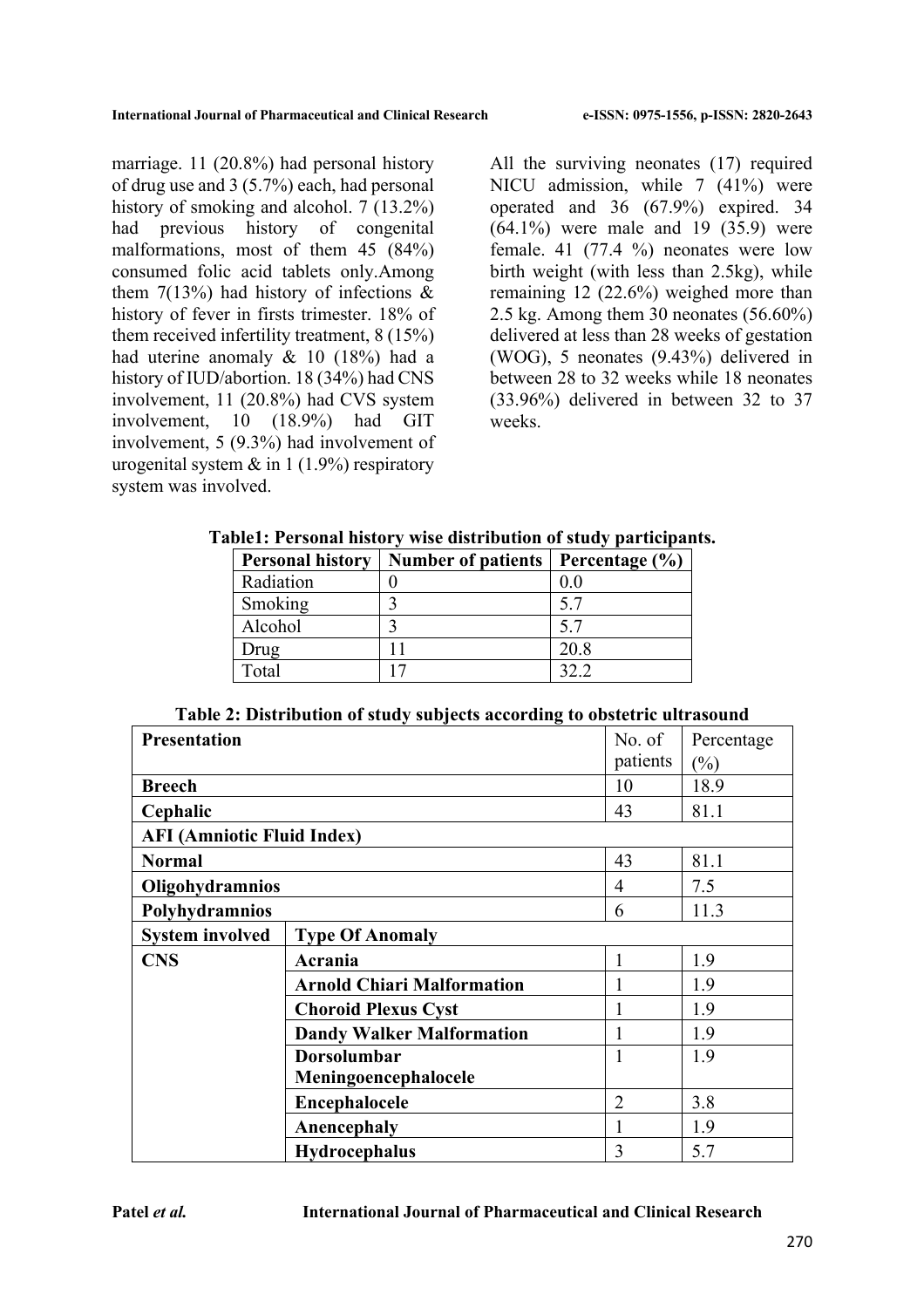|                    | <b>Macrocephaly</b>                        | $\mathbf{1}$   | 1.9  |
|--------------------|--------------------------------------------|----------------|------|
|                    | Meningocele                                | $\overline{2}$ | 3.8  |
|                    | Microcephaly                               | $\mathbf{1}$   | 1.9  |
|                    | <b>Occipital Encephalocele</b>             | $\mathbf{1}$   | 1.9  |
|                    | Spina Bifida                               | $\overline{2}$ | 3.8  |
| <b>CVS</b>         | <b>CHD</b> (congenital heart disease)      | 8              | 15.1 |
|                    | <b>VSD</b> (Ventricular septal defect)     | 1              | 1.9  |
|                    | <b>ASD</b> (Atrial septal defect)          | 1              | 1.9  |
|                    | <b>Fetal Cardiomegaly</b>                  | 1              | 1.9  |
|                    | <b>Atresia</b>                             | 1              | 1.9  |
|                    | <b>Cleft lip</b>                           | $\overline{2}$ | 3.8  |
| <b>GIT</b>         | <b>Fetal Hydrops</b>                       | $\mathbf{1}$   | 1.9  |
|                    | <b>Mesenteric Cyst</b>                     | 1              | 1.9  |
|                    | Diaphragmatic Hernia                       | 3              | 5.7  |
|                    | Omphalocele                                | $\overline{2}$ | 3.8  |
|                    | Achondroplasia                             | $\overline{2}$ | 3.8  |
|                    | <b>Club</b> foot                           | $\overline{2}$ | 3.8  |
| Musculoskeletal    | <b>CTEV</b>                                | $\mathbf{1}$   | 1.9  |
| system             | <b>Radial Anomaly</b>                      | 1              | 1.9  |
|                    | <b>Rocker Bottom Feet</b>                  | 1              | 1.9  |
|                    | <b>Short Bone</b>                          | 1              | 1.9  |
|                    | <b>Hypospasdias</b>                        | $\mathbf{1}$   | 1.9  |
| <b>GUT</b>         | <b>Bladder Absent</b>                      |                | 1.9  |
|                    | <b>Kidney absents</b>                      | $\mathbf{1}$   | 1.9  |
|                    | <b>Hydronephrosis</b>                      | $\overline{2}$ | 3.8  |
| <b>Respiratory</b> | <b>CCAM</b> (congenital cystic adenomatoid | $\mathbf{1}$   | 1.9  |
| <b>System</b>      | malformation)                              |                |      |

# **Table 3: Distribution of study subjects according to the systemic involvement**

| Systemic involvement   No. Of patients |    | $\frac{0}{0}$ |
|----------------------------------------|----|---------------|
| <b>CVS</b>                             |    | 20.8          |
| <b>CNS</b>                             | 18 | 34.0          |
| <b>GIT</b>                             | 10 | 18.9          |
| Respiratory                            |    | 1.9           |
| Urogenital                             |    | 9.3           |
| <b>MSK</b>                             |    | 15.1          |

## **Table 4: Distribution of study subjects according to the neonatal outcome**.

| Neonatal Outcome         | No. Of patients | $\frac{0}{0}$ |
|--------------------------|-----------------|---------------|
| <b>Alive neonates</b>    |                 | 32.           |
| <b>Neonates operated</b> |                 |               |
| <b>IUD/Stillbirth</b>    | 36              |               |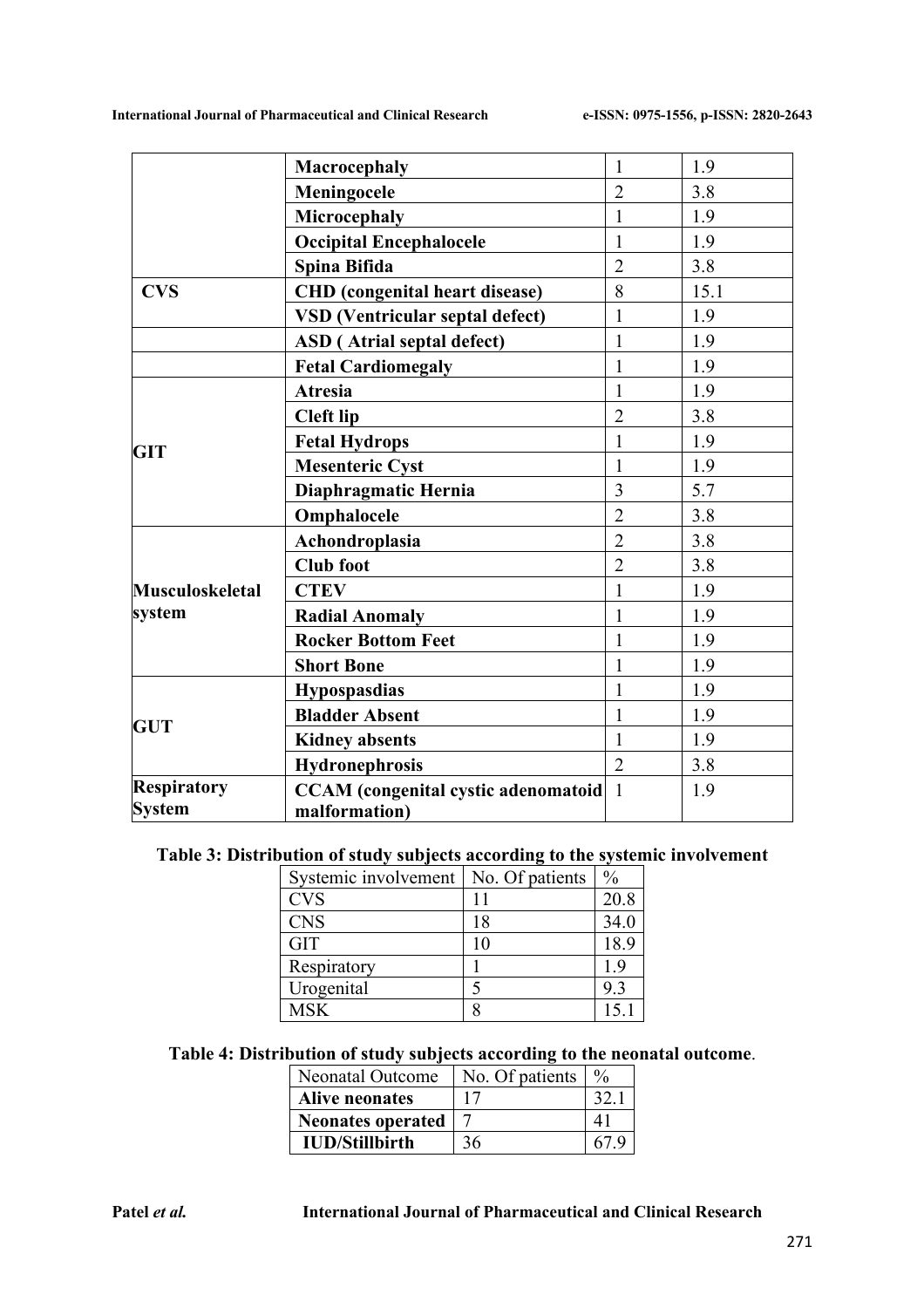| NICU.<br>admission |  |  |  |
|--------------------|--|--|--|
|--------------------|--|--|--|

### **Discussion:**

In present study, 35.8% study participants were between 30 -35 years of age while 7.5% of the participants were above 35 years. While the study conducted by Rabah M. Shawky et al<sup>5</sup> among CMs in Egyptian children found that 59.96% mother were above 35 years at conception. Hollier LM et al[7]. found in their study that maternal age is an important parameter in the birth of a congenitally malformed fetus.

In present study more than half i.e. 58.5% of the patients had the history of consanguineous marriage. While the study conducted by Rabah M. Shawky et al.<sup>5</sup> among Egyptian children found that Consanguineous marriage was present in 45.8% of parents of patients while study conducted by Rizk Francine[6] from Lebanon found that a significant positive association exists between the consanguinity and CA in the Lebanese population.

18% patients in the present study (18.9%) had a family history of congenital malformations while Awad Elkhadir et al[8] in their study found that family history of CMs was reported to occur in 12.8 % and it was considered statistically significant.

In the present study, 3 of the antenatal patients (5.7%) had a history of smoking and alcohol respectively. 11 patients (20.8%) gave a personal history of drug consumption. While in a study done by Rizk Francine et al<sup>6</sup> found that history of alcohol and smoking was present in 2.2% and 3.2% patients respectively. The history of drug intake was 6.9%. In the study by Rabah M Shawky et al<sup>5</sup> observed that history of active and passive smoking was 55.44% while drug consumption was seen in  $36.32\%$ . In a study by Ameen et all<sup>[9]</sup>, history of smoking was found to be present

in 12.3%, compared with 3.8% in the control group.

In our study we found that among 53 patients, 7 (13.2%) were having previous history of congenital malformations, most of them 45 (84.9%) were consuming folic acid tablets while Rabah M. Shawky et al<sup>5</sup> in their study found that 27.5% of mothers received folic acid or multivitamin which is significantly lower than that in the control group. In our study we found that only 7 (13%) were having infections & history of fever in 1st trimester. 18.9% of them were receiving infertility treatment. Only 8  $(15%)$  were having uterine anomaly & 10 (18.9%) were having history of intra uterine death (IUD)/abortion. The study conducted by Mamatha Shivanagappa et al[10] noted history of previous abortions in 27.7%, consanguinity in 10.6%, Rh negative pregnancy in 6.4% and anomalous uterus in 6.4% of the mothers with CM neonates.

In the present study, 4 of the antenatal patients (7.5%) had history of oligohydramnios and 6 patients (11.3%) had history of polyhydramnios. In the study done by Rabah M Shawky et al[5] found that oligohydramnios (9.8%) and polyhydramnios (10.8%) were present in high frequency. Stoll et al found that 55% of cases with polyhydramnios had more than one malformation, 13.4% of them had chromosomal aberration and 32% had multiple malformation.

In the present study, among them 30 neonates (56.60%) delivered at less than 28 weeks of gestation, 5 neonates (9.43%) delivered in between 28 to 32 weeks while 18 neonates (33.96%) delivered in between 32 to 37 weeks. According to Marwa Shawky Mohammed abdou et al[11] 10% neonate delivered at preterm, 86% delivered at full term and 4% delivered at post term.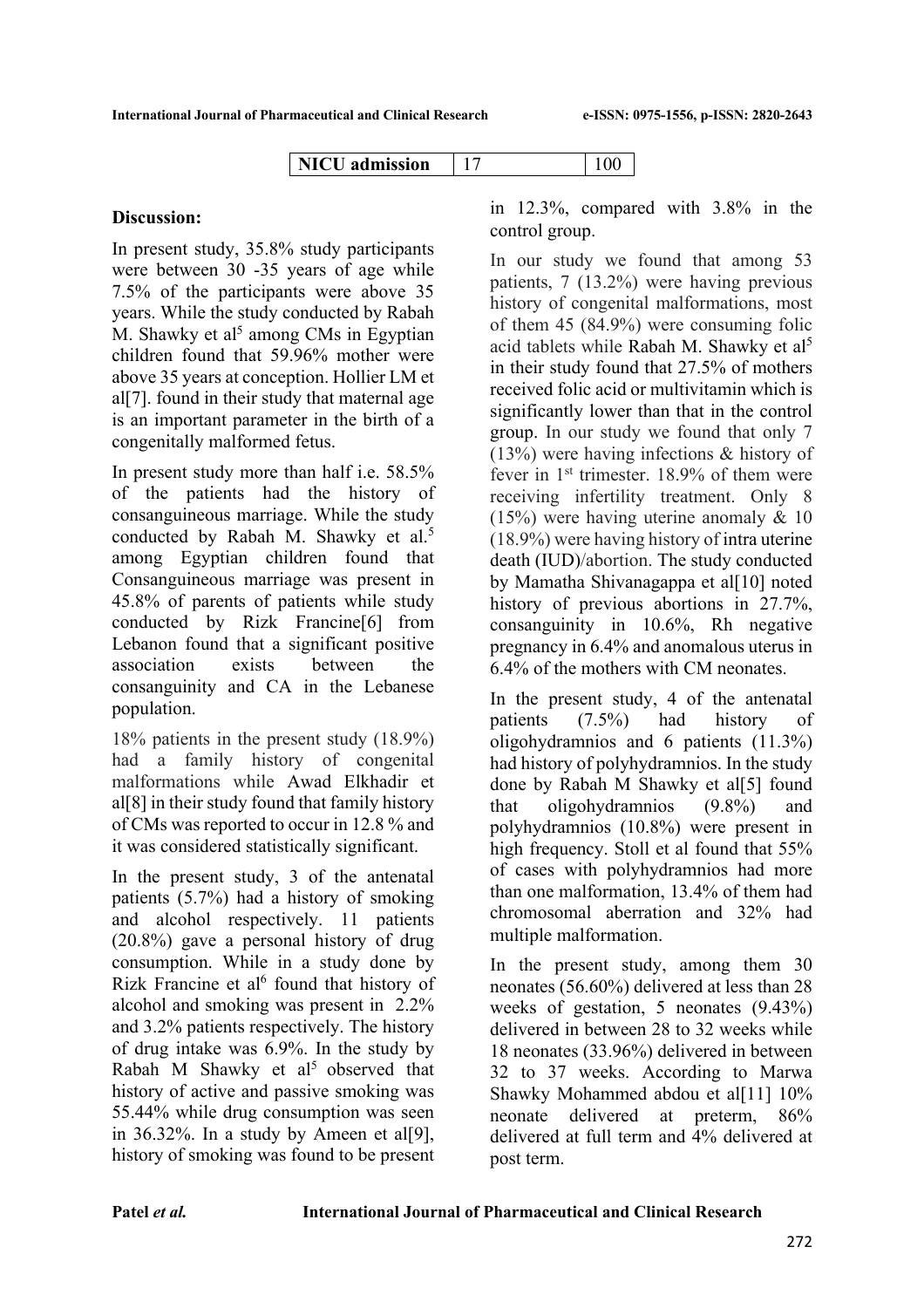In the present study, 41  $(77.4\%)$  neonates were low birth weight (with less than 2.5kg), while remaining 12 (22.6%) weighed more than 2.5 kg. A study conducted by Ashish Marwah et al[12] found a higher incidence of congenital malformations in low-birth-weight babies (2.19%) as compared to babies with birth weight more than 2.5 kg (1.57%). A study conducted by Patel ZM and Adhia et al<sup>[13]</sup> found that 59.8% of babies were low birth weight (<2.5kg) and 40.2% of babies have weight more than 2. 5kg.

In the present study, out of a total of 53 neonates, 34 (64.1%) were male and 19 (35.9%) were female. A study by Samira T. Abdulghani et al[14] observed that 58% of the neonates were male, 42% were female and 2% were born with ambiguous genitalia. Likewise, in a study by R Padmanabhaan et al[15] 54% were male babies and 45% were female babies. According to a study published by Ashish Marwah et al<sup>[12]</sup> males (2%) were affected more as compared to females (1.43%).

In the present study, according to which, all 17 surviving neonates required NICU admission, while 7 (41%) were operated and 36 (67.9%) expired. In the study by Samira T Abdulghani et al[14] 66.6% were malformed live birth, 24.2% were abortions and 9.2% were still birth.

# **Conclusion**

The results of this study support that the history of consanguinity is the most important risk factor seen in more than half of the patients. The booked antenatal cases have lesser chances of carrying a CM fetus till the term. Maternal exposure to radiation, smoking, drugs and alcohol was seen in 32.3 %. In our study polyhydramnios and non-cephalic presentation was seen in 11.3% and 18.9% of the cases. All the live neonates were admitted in NICU as they required

intensive care support for managing their CMs in an optimal manner. Weakness of this study is that other common risk factors which are frequently seen ( as described earlier) in congenitally malformed pregnancies are not found to be associated here. The sample size calculation and sampling population can be increased for this. But overall more studies and a larger amount of data is required to reach to a meaningful conclusion.

**Funding:** No funding sources

**Ethical approval:** The study was approved by the Institutional Ethics Committee

# **References**

- 1. Congenital anomalies-WHO. Available at; https://www.who.int/newsroom/fact- sheets/detail/congenitalanomalies. (Accessed on November  $10^{th}$  2021)
- 2. Padmanabhan R, Venkatasubramanian R, Heber A. Prevalence and pattern of congenital malformations among neonates in a medical college hospital-A retrospective study. International Journal of Scientific Study. 2019;6(12):28-31.
- 3. Christianson A, Howson CP, Modell B. March of Dimes: Global report on birth defects, the hidden toll of dying and disabled children. 2005.
- 4. World health organization. Regional office for South East Asia. World Birth defects day 2020; available at: https://www.who.int/india/Campaigns/ and/events/world-birth-defects-day-2020.
- 5. Shawky RM, Sadik DI. Congenital malformations prevalent among Egyptian children and associated risk factors. Egyptian Journal of Medical Human Genetics. 2011;12(1).